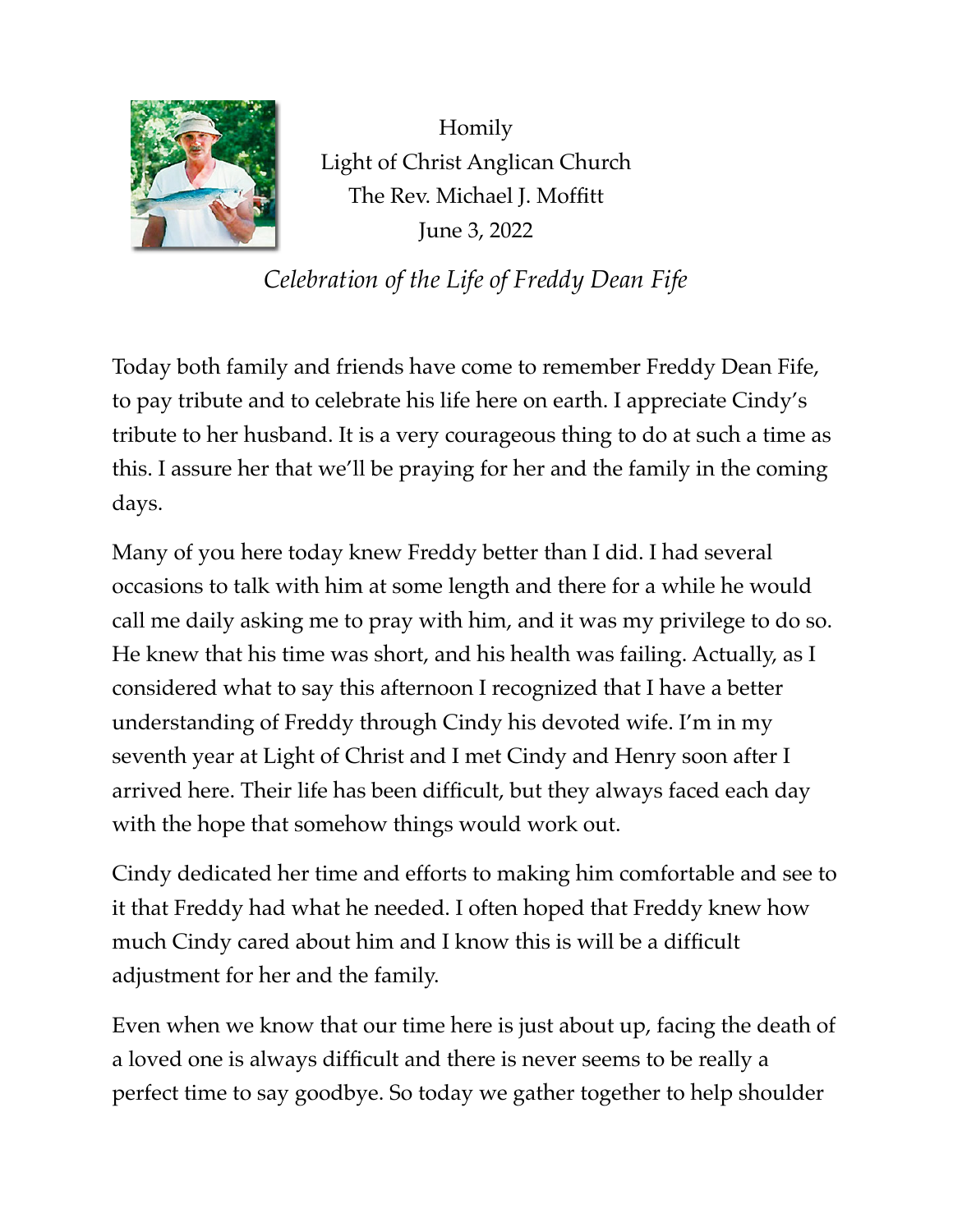the burden that is so hard to bear alone. Often, in an attempt to make ourselves feel better we encourage ourselves and others by saying things like, "Well she/he has gone to a better place" or "We'll see them again." There's a question that I want to briefly address. Is it true that we will see our loved ones again?. One thing is certain, the day will come when each of us will be the one being memorialized and those who gather together may be asking themselves, "I wonder where they are? I hope I see them again."

In our Gospel reading today Jesus spoke to this very question. In [John 5:24–](https://www.biblegateway.com/passage/?search=John%205:24-25&version=ESV) [25](https://www.biblegateway.com/passage/?search=John%205:24-25&version=ESV) Jesus says,

*"Truly, truly, I say to you, whoever hears my word and believes him who sent me has eternal life. He does not come into judgment but has passed from death to life.*

*"Truly, truly, I say to you, an hour is coming, and is now here, when the dead will hear the voice of the Son of God, and those who hear will live."*

Jesus is very clear that those who hear the truth of his gospel message and put their faith and trust in him will not face their creator in judgment. Instead they will experience the ultimate joy of eternal life in the presence of God. For those who follow him reap the benefit of being welcomed into the family of God.

However in verses 28–29 he continues,

*"Do not marvel at this, for an hour is coming when all who are in the tombs will hear his voice and come out, those who have done good to the resurrection of life, and those who have done evil to the resurrection of judgment."*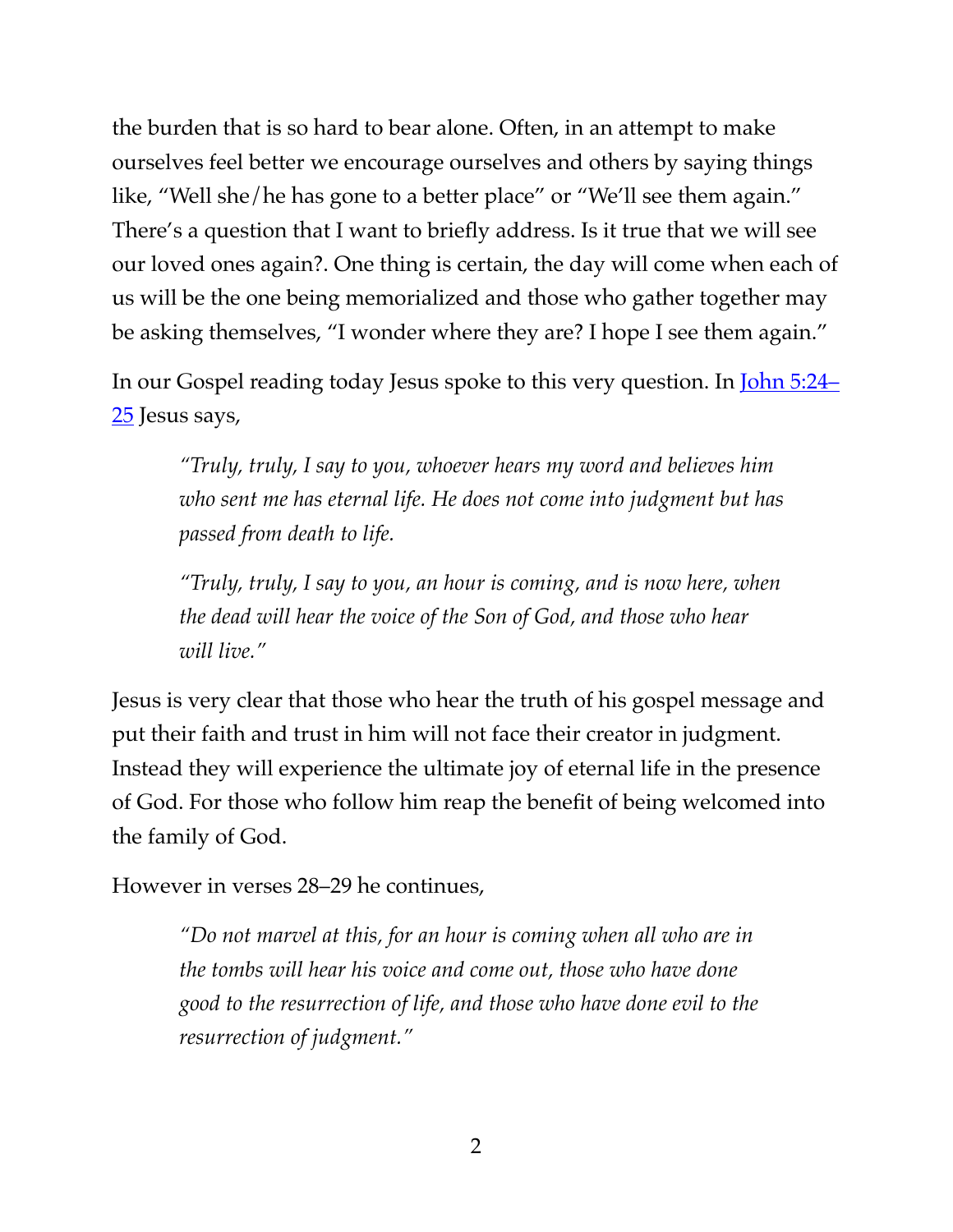Our separation from loved ones who have died in the faith is temporary, providing we too have put our faith and trust in Jesus Christ. We will see them again and then there will be no more death or sorrow or pain forever.

The sobering fact before us today is that every one of us will one day be the one being mourned, and it will either be a celebration of life now continued eternally in the presence of God or a tragedy of life now lived in eternal judgment because the offer of God for salvation in Christ alone was rejected. Sin and judgment are not popular topics in our culture and those who dare brook the subject are often seen as unloving, narrow-minded bigots. The truth is that not speaking of this teaching of Scripture is extremely unloving because it is a matter of eternal life or eternal damnation.

We live in a time and among many people who have rejected God and have no idea of a loving creator and because of that, they have no sense of hope or the truth and meaning of the love of Christ revealed through the cross. Many are seeking to find out the meaning of life and have concluded that life has no real meaning or hope.

I never want to miss a chance of telling the truth of God's love and desire for those who do not know him to come to saving faith through Jesus Christ.

If you are a Christian then you must reveal the good news of the gospel to those who struggle with believing. When you introduce anyone to Jesus Christ, you are introducing that person to their true identity, their true purpose which is to know God and to worship and enjoy him forever. Our creation was not random or without purpose. It was intentional and with great purpose.

3